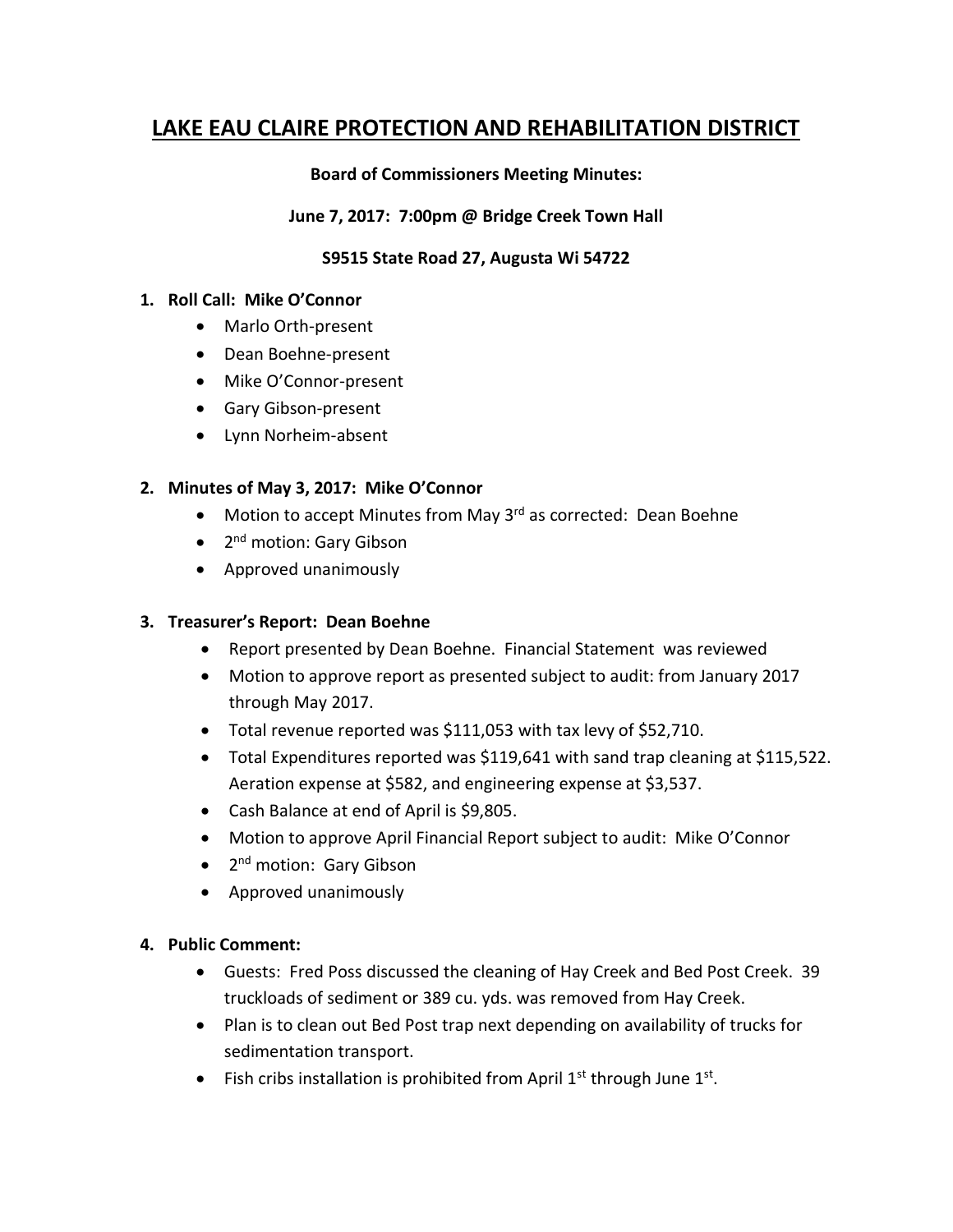- Fred Poss will set up fish crib installation dates between July  $8<sup>th</sup>$  and the end of August. The availability of volunteers may affect how many days that will be set for fish crib installation. Total budget for fish crib installation is projected to be just under \$1,000.
- The Lake Association Triathlon annual fund raiser is scheduled for June 10th.

# **5. Bills: Dean Boehne**

- AEC: Engineering bills of \$680.00 for engineering and surveying at spoils site.
- Motion to pay AEC bill of \$680.00: Gary Gibson
- 2<sup>nd</sup> motion: Mike O'Connor
- Approved unanimously

# **6. Insurance Renewal: Marlo Orth:**

- Motion to authorize insurance bill when received: Marlo Orth
- 2<sup>nd</sup> motion: Mike O'Connor
- Approved unanimously

#### **7. New deposit site update:**

- County Board Supervisor Kevin Stelljes has been requesting additional information and stipulations prior to approving new site and is receiving guidance from Parks and Forest and DNR regarding his additional requests.
- Greg Leonard, Josh Peterson, and Brooke Ludwig have been appointed to review spoils sites and make recommendations to the Parks and Forest Committee.
- County Parks and Forest Committee Meeting scheduled for June 15<sup>th</sup> at 5:30 at Lake Eau Claire County Park

# **8. Eau Claire River Watershed update:**

- Next meeting is scheduled for June 8th, 2017 at Bridge Creek Town Hall at 5:00pm.
- Eau Claire River Watershed primary goal is to assist agriculture to manage phosphorous runoff.

# **9. Lake Management Plan Director report: Rod Zika**

• The proposed plan to assist Lake Eau Claire's Management Plan is to form a subcommittee of the Watershed Project to address the Eau Claire River Watershed problems and concerns.